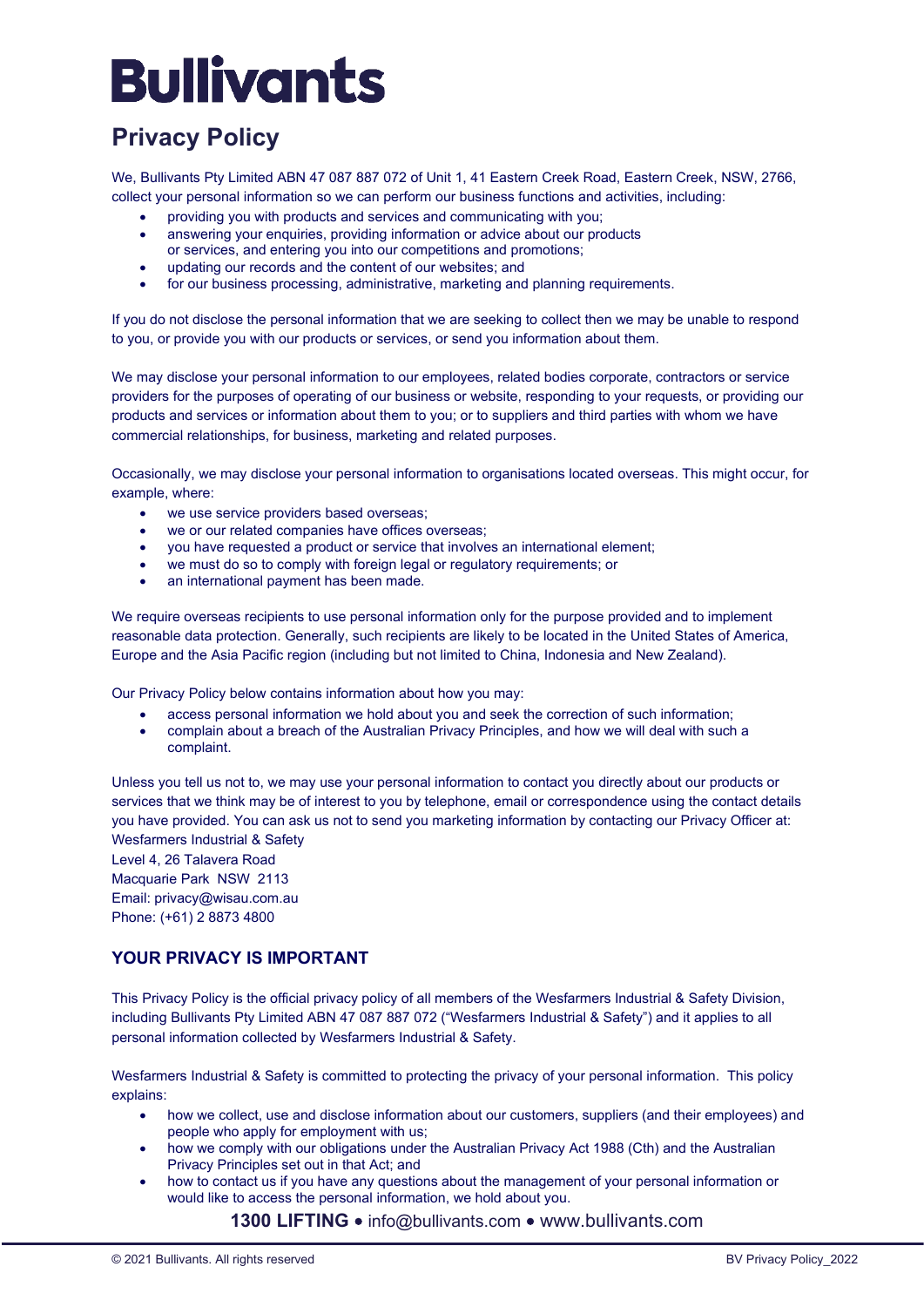We may amend this policy at any time by posting the updated version on our website.

Wesfarmers Industrial & Safety is not responsible for the privacy practices of sites that are linked to this website via hyperlinks, banner advertising or otherwise.

### **What information do we collect?**

Wesfarmers Industrial & Safety only collects information that is reasonably necessary for one or more of our functions or activities. Generally, the information we collect about customers includes your name, mailing and/or physical address, delivery address, phone number, payment, credit and billing information, and e-mail addresses. We also collect demographic information, which is not unique to you, such as your postcode, age, gender and purchasing preferences, interests and favourites. When you visit our websites, we may also collect information about your computer, including your IP address.

We also collect information about your use of our website using cookies. You can choose to decline cookies, but if you do so, you may not be able to fully experience our online interactive features.

We may also collect additional information about customers, including purchase history, location and preferences, either directly, or through third party analytics tools, or our business partners (including other companies in the Wesfarmers Group).

We also collect information about:

- suppliers and their employees (including business name and address and contact details); and
- potential employees (including names, addresses, contact details, employment and academic histories and the names of their referees).

Without the above details, Wesfarmers Industrial & Safety would not be able to carry on its business and provide products and services to its customers.

Wherever possible, we give you the option of interacting anonymously with us, if practicable and lawful to do so, but in this situation, we may not be able to provide you with the full range of products and services available.

#### **How we collect and hold information**

Wesfarmers Industrial & Safety collects personal information only by lawful and fair means. Where it is reasonable and practicable to do so, we collect your personal information from you directly when you purchase products or services from us, provide your details to us at an industry or student event, or enter into competitions or other arrangements with us, provide feedback/complaints to us or register your details with us or one of our business partners (including other companies in the Wesfarmers Group). Depending on the product or service we provide to you, we may collect your personal information from third parties. Information about suppliers' employees is usually collected from the supplier. Information about potential employees is usually collected during the recruitment process.

If you have applied for credit with us, we may also collect your personal information from credit reporting agencies. By providing your personal information to us, you confirm that you have reviewed this Privacy Policy and consent to the collection and use of your personal information as specified.

We take all reasonable steps to protect your personal information from misuse, loss, unauthorised access, modification or disclosure. Your personal information is stored on password protected servers located in access controlled secure locations.

Personal information is de-identified or destroyed securely when no longer required by us.

### 1300 LIFTING  $\bullet$  info@bullivants.com  $\bullet$  www.bullivants.com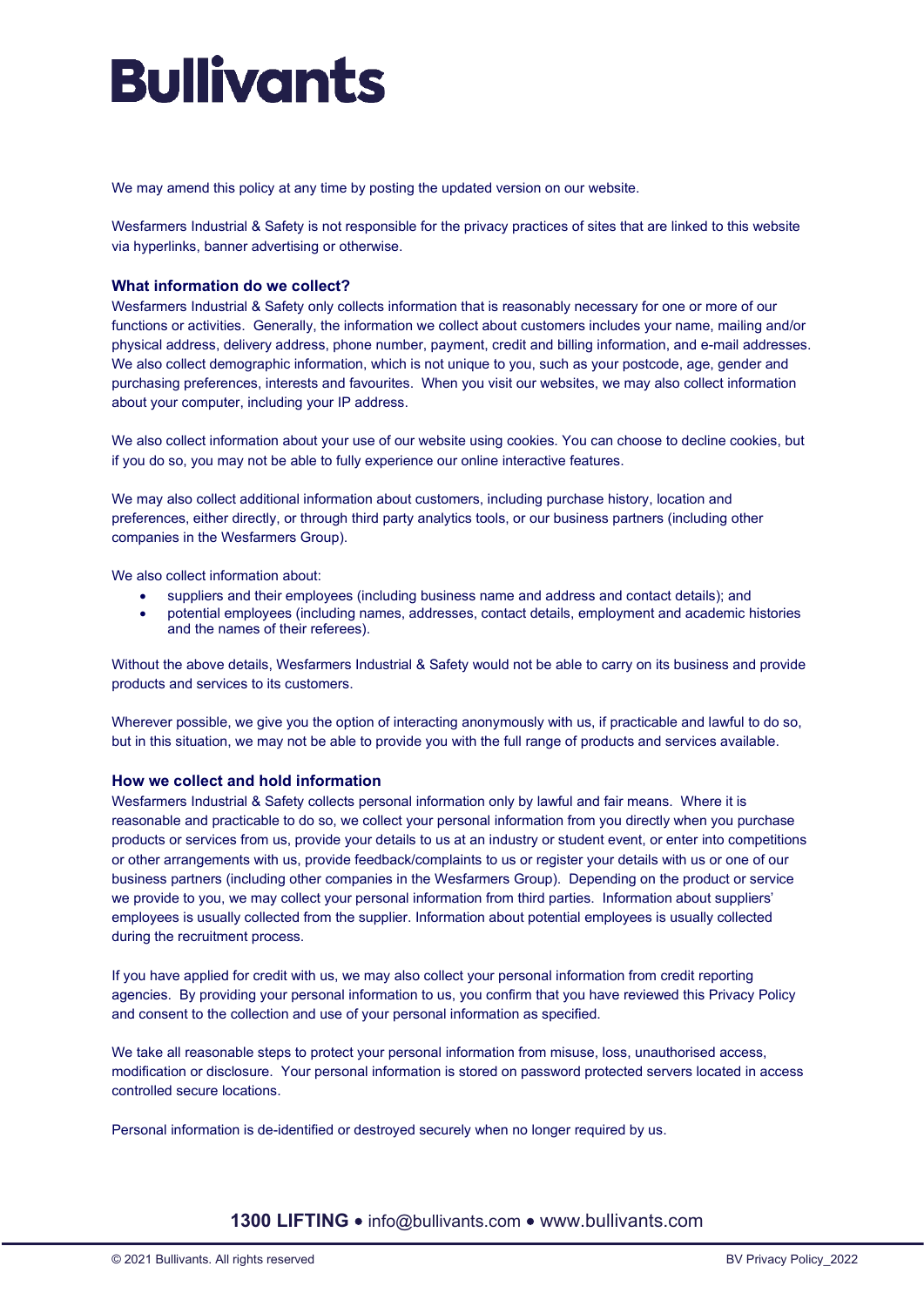### **Why we collect and hold and how we use information**

We collect, hold and use your information to:

- sell, lease, deliver, administer, improve and personalise our products and services;
- source products for sale, transport products and ensure our suppliers are compliant with our ethical sourcing policy;
- open trading accounts, and process payments and credit checks;
- better understand our customers' requirements and preferences, conduct product and market research, personalise and improve our product and service offering and to provide offers that are of greater interest or benefit to you;
- to communicate with you, including providing you with safety data sheets where relevant; responding to your feedback, queries and complaints; and notifying you of safety alerts and product recalls;
- enable our third party service providers to provide us with IT products and services, carry out product investigations, data processing, data analysis, business consulting, auditing, archiving, printing, delivery and mailing services;
- undertake and administer trade shows, surveys, promotions, competitions, events, marketing activities, direct marketing, database compilation, analysis of trends and demographics and other marketing or promotional activities;
- manage our branches, supply arrangements and inventory and administer our websites;
- protect against fraud and theft;
- complete other transactions with you;
- recruit and assess future employees; and
- maintain and update our records.

From time to time, we may also use your personal information to send you targeted news, offers and promotions of our products and services. If you do not wish to receive these communications you can opt-out by contacting us at the address listed below.

#### **How we disclose your information**

We do not disclose personal information to third parties unless we are permitted to do so by law or you have given us your consent to do so. Third parties we may disclose personal information to include:

- other companies in the Wesfarmers Group;
- our advisers (including our accountants, auditors and lawyers);
- our service providers, including IT service providers, web-hosting organisations, delivery companies, external call centres and e-marketing providers, mail houses, recruitment firms, third party fulfilment centres, market researchers, billing and debt recovery providers and other companies who are responsible for parts of our product or service delivery;
- suppliers and manufacturers;
- payment system operators and financial institutions;
- government agencies; and
- third parties if required by law or legal process.

We may occasionally disclose your personal information to organisations located overseas, for example where:

- we use service providers, cloud computing solutions or data storage based overseas;
- we, or our related companies, have offices overseas;
- you have requested a product or service that involves an international element;
- we need to comply with foreign legal or regulatory requirements; or
- an international payment has been made.

We require overseas recipients of your information to use personal information only for the purpose provided and to implement strict confidentiality and data protection arrangements. Any offshore disclosures will be predominantly to entities located in the United States of America, Europe and the Asia Pacific region (including but not limited to China, Indonesia and New Zealand).

In special circumstances – for example, if we were to sell our business or part of our business – your information may be transferred to potential purchasers and their advisers as part of that sale. From time to time, we may provide aggregated and de-identified information to other business partners for various purposes.

1300 LIFTING  $\bullet$  info@bullivants.com  $\bullet$  www.bullivants.com